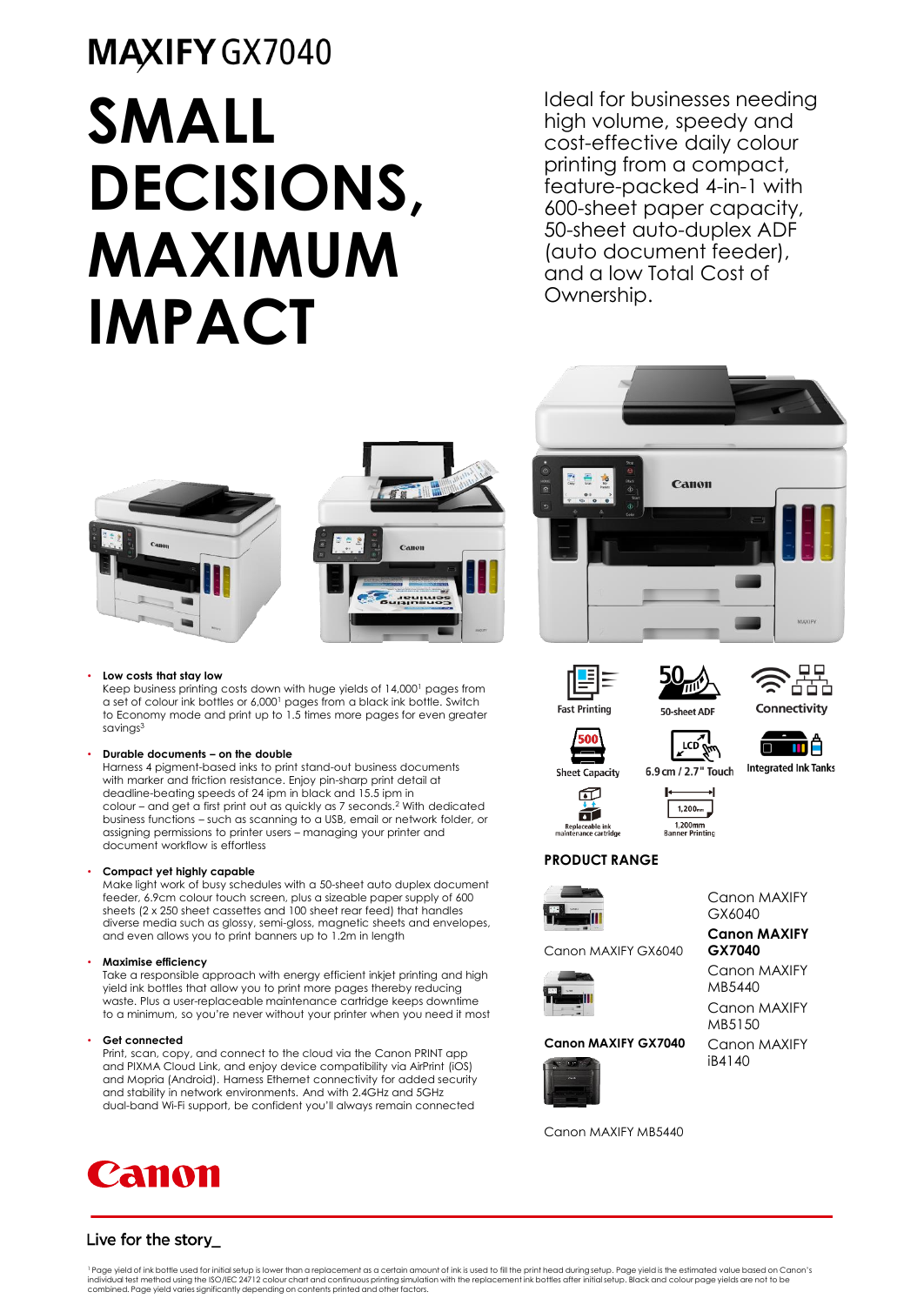## **TECHNICAL SPECIFICATIONS**

## MAXIFY GX7040

| <b>GENERAL SPECIFICATIONS</b>                        |                                                                                                                           |                                                        |                                                                                                     |
|------------------------------------------------------|---------------------------------------------------------------------------------------------------------------------------|--------------------------------------------------------|-----------------------------------------------------------------------------------------------------|
| <b>Functions</b>                                     | Wi-Fi, Ethernet, Print, Copy, Scan, Fax & Cloud                                                                           | Copy Zoom                                              | 25 - 400%<br>Fit to page<br>A5 to A4, B5 to A4, A4 to A5 and A4 to B5                               |
| <b>PRINTER SPECIFICATIONS</b>                        |                                                                                                                           |                                                        |                                                                                                     |
| <b>Print Resolution</b>                              | Up to 600 x 1200 dpi [1]                                                                                                  | <b>FAX SPECIFICATIONS</b>                              |                                                                                                     |
| Print Technology                                     | 2 FINE Print Head (Black and Colour)<br>Refillable ink tank printer                                                       | <b>Fax Type</b><br><b>Fax Resolution</b>               | Super G3 / Colour<br>Mono: 8pels/mm x 3.85 lines/mm(Standard)                                       |
| Mono Print Speed<br><b>Colour Print Speed</b>        | approx. 24.0 ipm [2]<br>approx.15.5 ipm $^{[2]}$                                                                          |                                                        | 8pels/mm x 7.7 lines/mm(Fine)<br>300 dpi x 300 dpi (Extra Fine)                                     |
| First Page Out Time (approx.)                        | Mono: 7 sec (ready) [2]<br>Colour: 8 sec (ready) [2]                                                                      | <b>Transmission Speed</b>                              | Colour: 200 x 200 dpi<br>Mono: approx. 3 sec. [21]                                                  |
| <b>Two Sided Printing</b>                            | Auto Duplex Print (A4, A5, B5, Letter - Plain Paper)                                                                      | Modem Speed                                            | Colour: approx. 1 min. [21]<br>maximum 33.6 kbps (Automatic fall back)                              |
| <b>BOTTLES AND YIELDS</b>                            |                                                                                                                           | <b>Print Size</b>                                      | A4, LTR, LGL                                                                                        |
| <b>Standard Ink Bottles</b>                          | GI-46 BK                                                                                                                  | <b>Fax Memory</b>                                      | Approx. 250 pages [22]                                                                              |
|                                                      | GI-46 C                                                                                                                   | <b>Group Dial</b>                                      | Max. 99 locations                                                                                   |
|                                                      | GI-46 M                                                                                                                   | <b>GENERAL</b>                                         |                                                                                                     |
|                                                      | GI-46 Y<br>MC-G01                                                                                                         | Display                                                | 2.7" / 6.9cm LCD (Touch Screen, Color)                                                              |
| Maintenance cartridge                                | A4 colour documents printing [3]                                                                                          | <b>Display Languages</b>                               | 33 Languages Selectable: Japanese, English                                                          |
| <b>Bottle Yield (Plain paper)</b>                    | Black: 6,000 pages                                                                                                        |                                                        | (mm & inch), German, French, Italian, Spanish,                                                      |
|                                                      | (Economy mode 9,000 pages) [4]                                                                                            |                                                        | Portuguese, Dutch, Danish, Norwegian, Swedish,                                                      |
|                                                      | Colour: 14,000 pages                                                                                                      |                                                        | Finnish, Russian, Ukrainian, Polish, Czech, Slovenian,<br>Hungarian, Slovakian, Croatian, Romanian, |
|                                                      | [5] (Economy mode 21,000 pages) <sup>[5]</sup><br>* Estimated supplemental yield                                          |                                                        | Bulgarian, Turkey, Greek, Estonian, Latvian,                                                        |
|                                                      |                                                                                                                           |                                                        | Lithuanian, Simplified Chinese, Korean, Traditional<br>Chinese, Thai, Indonesia, Vietnamese         |
| <b>PAPER SUPPORT</b>                                 |                                                                                                                           | <b>Standard Interface</b>                              | Hi-Speed USB (B Port)                                                                               |
| <b>Paper Types</b>                                   | Plain Paper<br>Photo Paper Pro Luster (LU-101),                                                                           |                                                        | Ethernet: 10/100Mbps (auto switchable)<br>Wi-Fi: IEEE802.11 b/g/n p [9]                             |
|                                                      | Photo Paper Plus Glossy II (PP-201)                                                                                       |                                                        | Wi-Fi Security: WPA-PSK, WPA2-PSK, WEP,                                                             |
|                                                      | Matte Photo Paper (MP-101),                                                                                               |                                                        | Administration password                                                                             |
|                                                      | Glossy Photo Paper "Everyday Use" (GP-501)<br>High Resolution Paper (HR-101N),                                            |                                                        | Wireless LAN Frequency Band: 2.4GHz, 5GHz<br>Canon PRINT app <sup>[10]</sup>                        |
|                                                      | Envelope,                                                                                                                 | <b>Mobile Apps</b><br>(iOS®/ ANDROID™)                 | Easy-PhotoPrint Editor app <sup>[11]</sup>                                                          |
|                                                      | Photo Paper Plus Semi-gloss (SG-201),<br>Restickable Photo Paper(RP-101)                                                  | <b>Printer Features</b>                                | Easy-PhotoPrint Editor Software <sup>[11]</sup>                                                     |
|                                                      | Magnetic Photo Paper(MG-101)                                                                                              |                                                        | PIXMA Cloud Link (print) <sup>111</sup>                                                             |
|                                                      | Dark Fabric Iron on Transfers (DF-101),                                                                                   |                                                        | Canon Print Service Plugin (Android) <sup>[12]</sup><br>Apple AirPrint <sup>[13]</sup>              |
|                                                      | Light Fabric Iron on Transfers (LF-101),<br>Double sided Matte Paper (MP-101D)                                            |                                                        | Wireless Direct [14]                                                                                |
| Maximum Paper Input                                  | Rear Tray: Max. 100 sheets (plain paper)                                                                                  |                                                        | Mopria (Android) <sup>[15]</sup>                                                                    |
|                                                      | Cassette 1: Max. 250 sheets (plain paper)                                                                                 | <b>Smart Assistant &amp; Automation</b><br>Support     | Amazon Alexa™ <sup>[16]</sup><br>Google Assistant™ <sup>[16]</sup>                                  |
|                                                      | Cassette 1: Max. 250 sheets (plain paper)<br>ADF: A4, LTR: 50, LGL: 10                                                    | <b>OS Compatibility</b>                                | Windows 10, Windows 8.1, Windows 7 SP1                                                              |
| <b>Paper Sizes</b>                                   | Rear Tray: A4, A5, B5, LTR, LGL, 4"x6", 5"x7", 7"x10",                                                                    |                                                        | Operation can only be guaranteed on a PC with                                                       |
|                                                      | 8"x10",                                                                                                                   |                                                        | pre-installed Windows 7 or later.<br>Driver and IJ Printer Assistant Tool only: Windows             |
|                                                      | Envelopes(DL, COM10),                                                                                                     |                                                        | Server 2008 R2 SP1, Windows Server 2012 R2,                                                         |
|                                                      | Square (5" x 5", 4"x4",89x89mm)<br>Custom size                                                                            |                                                        | Windows Server 2016, Windows Server 2019                                                            |
|                                                      | (width: 89 mm - 216 mm, length: 127 mm - 1,200 mm)                                                                        |                                                        | Display environment: XGA 1024 x 768 or more                                                         |
|                                                      | Cassette 1: A5, B5, A4, LTR<br>Cassette 2: A4, LTR                                                                        |                                                        | Mac: OS X 10.12.6 ~ macOS 10.15                                                                     |
|                                                      | ADF: A4, LTR, LGL                                                                                                         |                                                        | Chrome OS                                                                                           |
| Paper Weight                                         | Rear Tray: Plain Paper: 64 g/m <sup>2</sup> - 105 g/m <sup>2</sup> ,                                                      |                                                        | Mobile Operating Systems: iOS®, Android™[17]                                                        |
|                                                      | Canon paper: Max. paper weight Approx. 275 g/m <sup>2</sup>                                                               | Minimum System                                         | Windows: 2.0GB or more                                                                              |
|                                                      | (Photo Paper Plus Glossy II (PP-201)                                                                                      | Requirements                                           | Mac: 1.0GB or more                                                                                  |
|                                                      | Cassette 1: Plain Paper: 64 g/m <sup>2</sup> - 105 g/m <sup>2</sup>                                                       |                                                        | Note: for bundled software installation. The<br>necessary amount of hard disk space required.       |
|                                                      | Cassette 2: Plain Paper: 64 g/m <sup>2</sup> - 105 g/m <sup>2</sup>                                                       |                                                        | Display: 1024 x 768 XGA                                                                             |
|                                                      |                                                                                                                           | Software Included                                      | Printer Driver                                                                                      |
| <b>SCANNER SPECIFICATIONS</b><br><b>Scanner Type</b> |                                                                                                                           |                                                        | IJ Printer Assistant Tool<br>Easy-PhotoPrint Editor (download)                                      |
| <b>Scanner Resolution (Optical)</b>                  | Flatbed (D-ADF / Platen) CIS colour scanner<br>1,200 x 1,200 dpi [6]                                                      |                                                        |                                                                                                     |
| <b>Line Scanning Speed</b>                           | Colour: 1.1 ms/line (300 dpi)                                                                                             | <b>PHYSICAL FEATURES</b>                               |                                                                                                     |
|                                                      | Greyscale: 1.0 ms/line (300 dpi) <sup>[7]</sup>                                                                           | Weight                                                 | approx. 13 kg                                                                                       |
| Scanning Depth (Input /<br>Output)                   | Colour: RGB each 16bit/8bit<br>Greyscale: 16 bit / 8 bit                                                                  | Dimensions (W x D x H)<br><b>Acoustic Noise Levels</b> | Approx. 399 x 410 x 314<br>approx. 49.0dB(A) <sup>[18]</sup>                                        |
| Maximum Document Size                                | A4, LTR, LGL                                                                                                              | <b>Operating Temperature</b>                           | 5-35°C                                                                                              |
|                                                      |                                                                                                                           | <b>Operating Humidity</b>                              | 10-90%RH (no dew condensation)                                                                      |
| <b>COPIER SPECIFICATIONS</b>                         |                                                                                                                           | <b>Power Source</b><br>Duty Cycle                      | AC 100-240V, 50/60Hz<br>up to 45,000 pages                                                          |
| Copy Speed                                           | sFCOT: Approx. TBD sec <sup>[8]</sup><br>sESAT: Approx. TBD ipm [8]                                                       | <b>Power Consumption</b>                               | Off: Approx. 0.2W                                                                                   |
|                                                      | ESAT/Simplex ADF (colour): Approx. TBD ipm [8]                                                                            |                                                        | Standby (USB connection to PC): Approx. 0.9W                                                        |
| <b>Multiple Copy</b>                                 | 99 copies (max.)                                                                                                          |                                                        | Standby (all ports connected): Approx. 1.5W<br>Time to enter Standby mode: 5minutes                 |
| <b>Copy Functions</b>                                | Document Copying, Two-Sided Copy, Manual                                                                                  |                                                        | Copying: Approx. 23W <sup>119</sup>                                                                 |
|                                                      | Two-Sided Copy with ADF, 2-on-1 and 4-on-1 copy,<br>Collated Copy (ADF only), Frame erase copy<br>(Flatbed only), ID copy | <b>Typical Electricity</b><br>Consumption              | $0.15$ kWh <sup>[20]</sup>                                                                          |

## Canon

## Live for the story\_

<sup>2</sup> Document print speeds are the averages of ESAT (Word, Excel, PDF) in Office Category Test for the default simplex mode, ISO/IEC 24734.<br>Print speed may vary depending on system configuration, interface, software, docume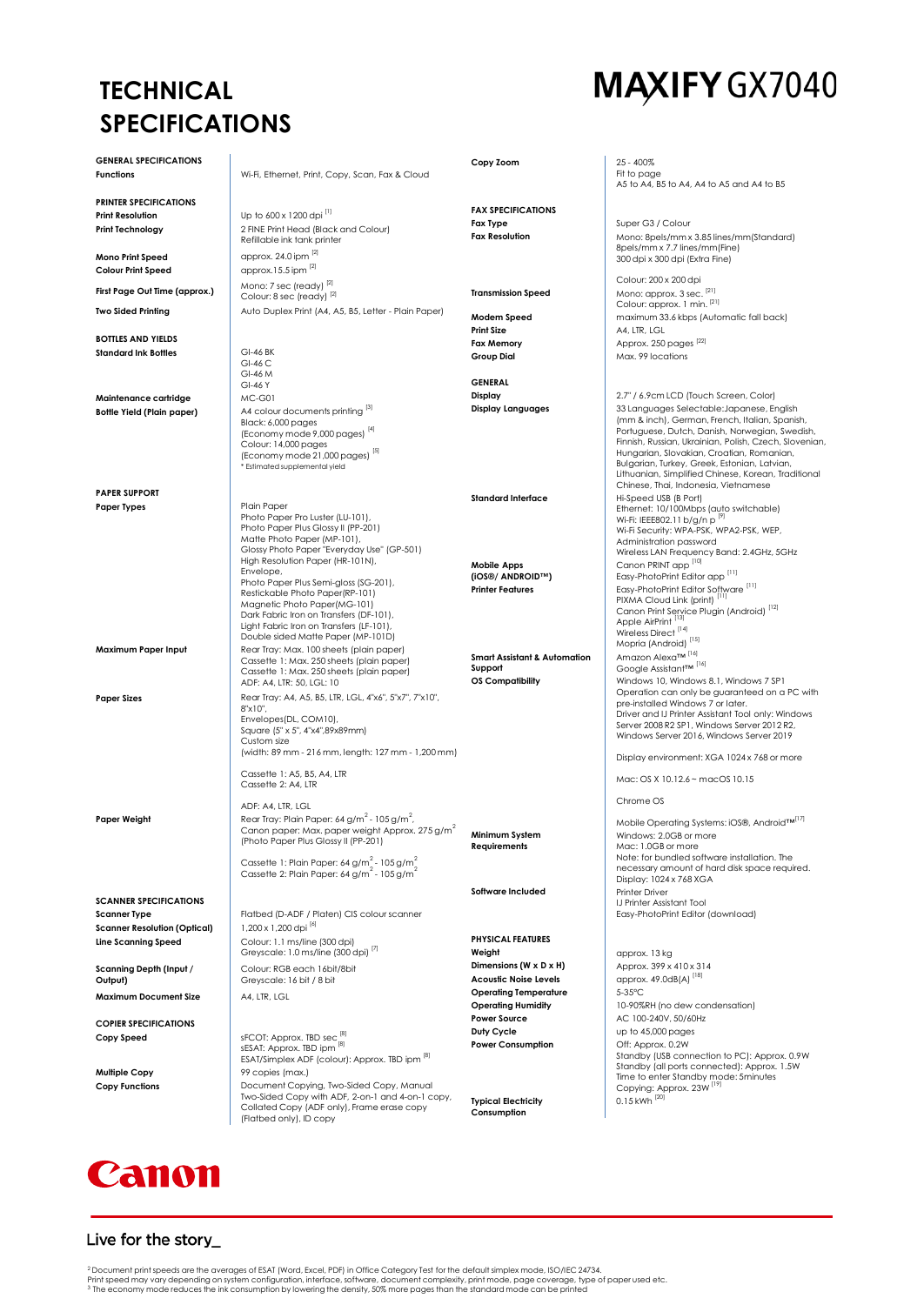## **TECHNICAL SPECIFICATIONS**

## MAXIFY GX7040

#### **Footnote:**

- [1] Ink droplets can be placed with a pitch of 1/600 inch at minimum.
- [2] A4 document print speed on plain paper is measured based on average of ESAT in Office Category Test of ISO/IEC 24734 standard.
- [3]Page Yield is the estimated value based on Canon individual test method using the ISO/IEC 24712 chart and continuous printing simulation with the replacement after initial setup.
- [4] The economy mode reduces the ink consumption by lowering the density, 50% more pages than the standard mode can be printed
- [5] The economy mode reduces the ink consumption by lowering the density, 50% more pages than the standard mode can be printed
- [6] Optical resolution is a measure of maximum hardware sampling resolution, based on ISO 14473 standard.
- [7] The fastest speed in Hi-Speed USB on Windows PC. Transfer time to computer is not included.
- [8] Copy speeds are the average of sFCOT and sESAT, ISO/IEC 29183. Copy speeds (ADF) are ESAT of copy in sequence, ISO/IEC24735. Copy speed may vary depending on document complexity, copy mode, page coverage, type of paper used etc. and does not take into account warming up time.
- [9]Wireless printing requires a working network with wireless 802.11b/g/n/ac or ad capability, operating at 2.4GHz. Wireless performance may vary based on terrain and distance between the printer and wireless network clients.
- [10]Requires an Internet connection and the Canon PRINT Inkjet/SELPHY app, available for free on the App Store and at Google Play. Compatible with iPad, iPhone 3GS or later, and iPod touch 3rd generation or later devices running iOS 7.0 or later, and Android mobile devices running Android 2.3.3 or later. Your device must be connected to the same working network with wireless 802.11 b/g/n/a capability as your printer. Requires a compatible social media account and is subject to that social media accounts Terms of Service. Certain exceptions may apply.
- [11] The Easy-PhotoPrint Editor software requires an Internet connection and is compatible with the following operating systems; Microsoft Windows 10 (64-bit/32 bit), Microsoft Windows 8.1 (64-bit/32-bit), Microsoft Windows 7 SP1 (64-bit/32-bit),<br>macOS High Sierra v10.13, macOS Sierra v10.12, Mac OS X El Capitan v10.11 and Mac OS X El Capitan v10.10.5. Minimum Windows and macOS/Mac OS X requirements are: 2GB of RAM and a monitor with 1024x768 resolution. The Easy-PhotoPrint Editor mobile application requires an Internet connection and the Easy-PhotoPrint Editor app v1.1.0, available for free on the App Store and at Google Play. Compatible with iPad Air2 (2nd Generation), iPad Mini 4 and iPhone 6s or later devices running iOS 10 or later, and Android mobile devices running Android 5.x or later. Certain exceptions may apply. The following file formats are supported: JPEG, PNG, HEIF (devices running iOS 11 and mac OS v10.13 or later), DLP save data, Poster Artist export data, EasyPhoto+ export data, Easy-PhotoPrint Editor export data.
- [12] Canon Print Service is a print plug-in for Android smart devices, which enables printing from Android v4.4 v5.0 devices to many Canon printers via a Wi-Fi network. The plug-in does not work as a standalone app. Available for free at Google Play.
- [13]AirPrint functionality requires a compatible iPad, iPhone, or iPod Touch device running iOS 7.0 or later, and an AirPrint-enabled printer connected to the same network as your iOS device. A printer connected to the USB port of your Mac, PC, AirPort Base station, or Time Capsule is not supported.
- [14]Requires a smart device with the Canon PRINT Inkjet/SELPHY app installed and connected to the desired active wireless network to complete cableless setup.
- [15]Requires Android mobile device with Android 4.4 operating system or later with the Mopria Print Service pre-loaded with that device and the compatible PIXMA printer on the same wireless network. The Mopria experience is also available on Android 4.4 mobile devices with a download of the Mopria Print Service from Google Play.
- [16]Requires an active smart assistant account linked and accompanying app enabled, the smart device and printer to be actively connected with permission to the Canon Inkjet Cloud Printing Center, and the required action(s), skill(s), or applet(s) available/enabled to the compatible printer. Voice commands can not be displayed as text on Amazon smart devices with screens. Only English, French and German supported.
- [17] Some functions may not be available with these Operating Systems. Please refer to the manual or website for details.
- [18]Plain Paper(A4, B/W). Acoustic Noise is measured based on ISO7779 standard. [19] Copy: When copying ISO/JIS-SCID N2 (printed by inkjet printer) on A4 size plain paper using default settings.
- [20] Typical Electricity Consumption (TEC) value: TEC value was calculated assuming the unit will be constantly switched among operational mode, sleep mode, and power-off mode for 5 days, and that it will be either in sleep or power-off mode for the remaining 2 days within the same week. The TEC value of this product is calculated by Canon on their own accord using TEC measurement procedure
- regulated in International ENERGY STAR Program. [21] Black & white document fax transmission speed is based on default setting using ITU-T No.1 chart. Color document fax transmission speed is based on default setting using Canon Color Fax Test Sheet.
- Actual transmission speed may vary depending on document complexity, fax settings at receiving end, and line conditions etc.
- [22] Page count is based on ITU-T No.1 chart or Canon FAX Standard Chart No.1. **Standard disclaimers**
- •All specifications subject to change without notice.
- •Print speed may vary depending on system configuration, interface, software,
- document complexity, print mode, page coverage, type of paper used etc. •Ink yield may vary depending on texts/photos printed, applications software used,
- print mode and type of paper used. For yield information see ww.com<br>m/ink/yiel
- •All brand and product names are trademarks of their respective companies.
- •Microsoft, Windows and the Windows logo are trademarks, or registered trademarks of Microsoft Corporation in the United States and/or other countries.

Canon Inc. canon.com Canon Europe canon-europe.com English edition Canon Europa NV 2021



Live for the story